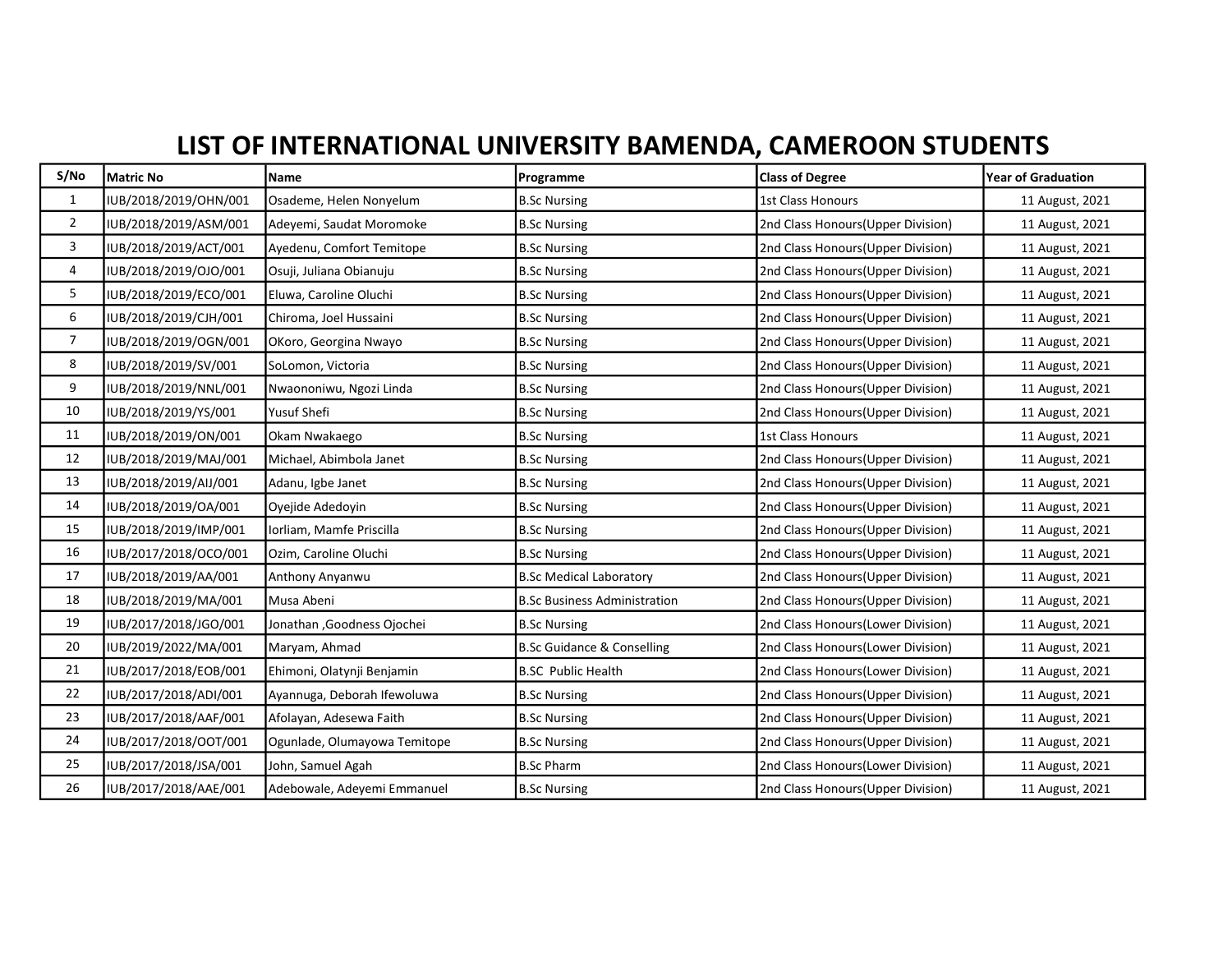| 27 | IUB/2017/2018/TAD/001  | Taiwo, Adewale David            | <b>B.Sc Nursing</b>                 | 2nd Class Honours (Upper Division) | 11 August, 2021 |
|----|------------------------|---------------------------------|-------------------------------------|------------------------------------|-----------------|
| 28 | IUB/2017/2018/LEO/001  | Lebi, Esther Oluwatoyin         | <b>B.Sc Nursing</b>                 | 2nd Class Honours(Upper Division)  | 11 August, 2021 |
| 29 | IUB/2017/2018/AAT/001  | Ajibade, Ayomide Taiwo          | <b>B.Sc Nursing</b>                 | 2nd Class Honours (Lower Division) | 11 August, 2021 |
| 30 | IUB/2017/2018/OGF/001  | Ogunmola, Gift Funmilayo        | <b>B.Sc Nursing</b>                 | 2nd Class Honours (Upper Division) | 11 August, 2021 |
| 31 | IUB/2017/2018/ARD/001  | Adewale, Ruth Damisola          | <b>B.Sc Nursing</b>                 | 2nd Class Honours (Lower Division) | 11 August, 2021 |
| 32 | IUB/2017/2018/ACO/001  | Alabi, Celina Omotayo           | <b>B.Sc Nursing</b>                 | 2nd Class Honours (Upper Division) | 11 August, 2021 |
| 33 | IUB/2017/2018/AOC/001  | Akinsola, Oluwatosin Christiana | <b>B.Sc Nursing</b>                 | 2nd Class Honours (Upper Division) | 11 August, 2021 |
| 34 | IUB/2017/2018/AOA/001  | Adeyemi, Oluwakemi Agnes        | <b>B.Sc Nursing</b>                 | 2nd Class Honours (Upper Division) | 11 August, 2021 |
| 35 | IUB/2017/2018/AEA/001  | Akinsanmi, Elizabeth Aina       | <b>B.Sc Nursing</b>                 | 2nd Class Honours(Lower Division)  | 11 August, 2021 |
| 36 | IUB/2017/2018/ATJ/001  | Ariyibi, Temidayo Joy           | <b>B.Sc Nursing</b>                 | 2nd Class Honours (Upper Division) | 11 August, 2021 |
| 37 | IUB/2017/2018/OWA/001  | Oladapo, Wisdom Abimbola        | <b>B.Sc Nursing</b>                 | 2nd Class Honours (Upper Division) | 11 August, 2021 |
| 38 | IUB/2017/2018/OEA/001  | Oyewolu, Eniola Abraham         | <b>B.Sc Nursing</b>                 | 2nd Class Honours (Upper Division) | 11 August, 2021 |
| 39 | IUB/2017/2018/AHO/001  | Abubakre, Hafeez Olatunji       | <b>B.Sc Nursing</b>                 | 2nd Class Honours (Upper Division) | 11 August, 2021 |
| 40 | IUB/2017/2018/ALA/001  | Adeyinka, Loveth Adeola         | <b>B.Sc Nursing</b>                 | 2nd Class Honours (Upper Division) | 11 August, 2021 |
| 41 | IUB/2017/2018/ORA/001  | Olatunji, Ruth Abiola           | <b>B.Sc Nursing</b>                 | 2nd Class Honours (Upper Division) | 11 August, 2021 |
| 42 | IUB/2017/2018/STA/001  | Solomon, Timileyin Anuoluwapo   | <b>B.Sc Nursing</b>                 | 2nd Class Honours (Upper Division) | 11 August, 2021 |
| 43 | IUB/2017/2018/OOO/001  | Ogunsiji, Oluwatayo Omolola     | <b>B.Sc Nursing</b>                 | 2nd Class Honours (Lower Division) | 11 August, 2021 |
| 44 | IUB/2017/2018/MKY/001  | Muritala, Khadijat Yetunde      | <b>B.Sc Nursing</b>                 | 2nd Class Honours (Lower Division) | 11 August, 2021 |
| 45 | IUB/2017/2018/ACLA/001 | Achimugu Charity Lami Attah     | <b>B.Sc Business Administration</b> | 2nd Class Honours(Upper Division)  | 11 August, 2021 |
| 46 | IUB/2017/2018/RLE/001  | Rufai Luckman Etudaiye          | <b>B.SC Accounting</b>              | 2nd Class Honours (Upper Division) | 11 August, 2021 |
| 47 | IUB/2017/2018/IAO/001  | Idris Abubakri Olamilekan       | <b>B.Sc Computer Engineering</b>    | 2nd Class Honours(Upper Division)  | 11 August, 2021 |
| 48 | IUB/2017/2018/DUV/001  | Daikwo Uyo Victoria             | <b>B. SC Nursing</b>                | 2nd Class Honours (Upper Division) | 11 August, 2021 |
| 49 | IUB/2017/2018/OOJ/001  | Olugun Oluwatomilola Josephine  | <b>B. SC Nursing</b>                | 2nd Class Honours (Upper Division) | 11 August, 2021 |
| 50 | IUB/2017/2018/UCO/001  | Uhiene Cornilus Okodi           | <b>B. SC Nursing</b>                | 2nd Class Honours (Upper Division) | 11 August, 2021 |
| 51 | IUB/2017/2018/BOJ/001  | Baba Ojonla Jamiu               | <b>B. SC Nursing</b>                | 2nd Class Honours (Upper LOWER)    | 11 August, 2021 |
| 52 | IUB/2017/2018/RAO/001  | Rufai Abdurazak Ohinoyi         | <b>B. SC Nursing</b>                | 2nd Class Honours (Upper LOWER)    | 11 August, 2021 |
| 53 | IUB/2017/2018/HGD/001  | Hassan, Ganiyat Damilola        | <b>B. SC Nursing</b>                | 2nd Class Honours (Upper Division) | 11 August, 2021 |
| 54 | IUB/2017/2018/ABI/001  | Adigun, Boluwaduro Isreal       | <b>B. SC Nursing</b>                | 2nd Class Honours (Upper Division) | 11 August, 2021 |
| 55 | IUB/2017/2018/BSA/001  | Bashiru, Sulaimon Aremu         | <b>B. SC Nursing</b>                | 2nd Class Honours(Upper Division)  | 11 August, 2021 |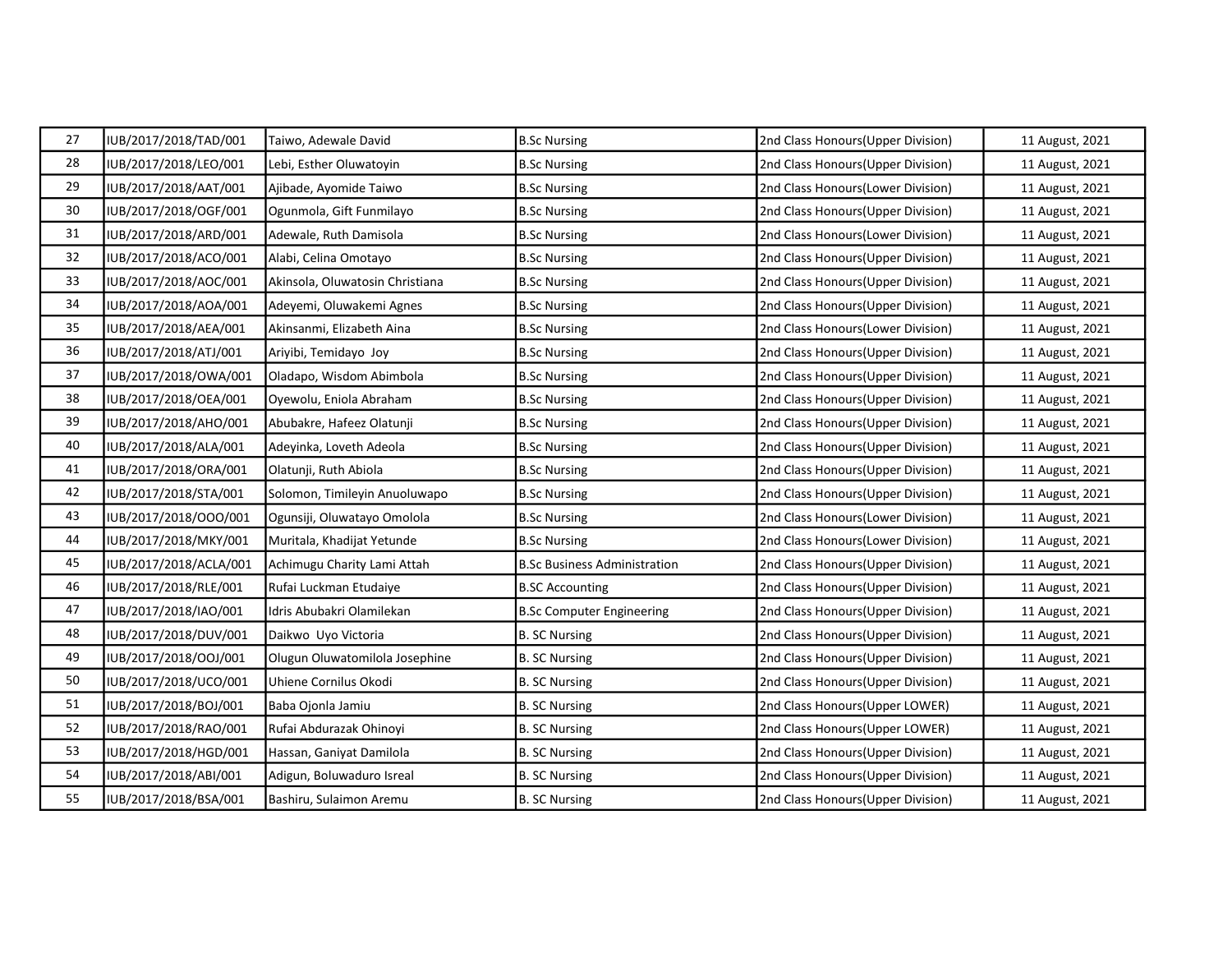| 56     | IUB/2017/2018/FAS/001 | Falolu, Adeniyi Samson       | <b>B. SC Nursing</b>                | 2nd Class Honours (Upper Division) | 11 August, 2021 |
|--------|-----------------------|------------------------------|-------------------------------------|------------------------------------|-----------------|
| 57     | IUB/2017/2018/OBO/001 | Ogunlade Bukola Olumayowa    | <b>B. SC Nursing</b>                | 2nd Class Honours(Lower Division)  | 11 August, 2021 |
| 58     | IUB/2017/2018/ACO/001 | Awunu, Clement Olorunwa      | <b>B. SC Nursing</b>                | 2nd Class Honours (Upper Division) | 11 August, 2021 |
| 59     | IUB/2017/2018/OAO/001 | Okpoja, Andrew Ola           | <b>B.Sc Medical Laboratory</b>      | 2nd Class Honours(Upper Division)  | 11 August, 2021 |
| 60     | IUB/2017/2018/OMA/001 | Ominyi, Monday Adole         | <b>B.Sc Medical Laboratory</b>      | 2nd Class Honours (Upper Division) | 11 August, 2021 |
| 61     | IUB/2017/2018/IS/001  | Ishaq, Sani                  | B. Sc B. Pharm                      | 2nd Class Honours (Upper Division) | 11 August, 2021 |
| 62     | IUB/2017/2018/YAZ/001 | Yakubu, Abene Zabadi         | <b>B.Sc Medical Laboratory</b>      | 2nd Class Honours (Upper Division) | 11 August, 2021 |
| 63     | IUB/2016/2017/SRD/001 | Sulaiman, Rukayyah Damilola  | <b>B.Pharm</b>                      | 2nd Class Honours (Upper Division) | 11 August, 2021 |
| 64     | IUB/2016/2017/AVS/001 | Atebeje, Victor Sunday       | <b>B.Pharm</b>                      | 2nd Class Honours(Lower Division)  | 11 August, 2021 |
| 65     | IUB/2016/2017/SO/001  | Sule, Ojonelecheleawuwuyi    | <b>B.Pharm</b>                      | 2nd Class Honours (Lower Division) | 11 August, 2021 |
| 66     | IUB/2016/2017/HA/001  | Hassan, Abdulrahman          | <b>B.Pharm</b>                      | 2nd Class Honours (Lower Division) | 11 August, 2021 |
| 67     | IUB/2016/2017/OOF/001 | Okpanachi, Ojochoerwu Faith  | <b>B.Pharm</b>                      | 2nd Class Honours (Lower Division) | 11 August, 2021 |
| 68     | IUB/2016/2017/WF/001  | Wanmi Faruck                 | <b>B.Pharm</b>                      | 2nd Class Honours (Lower Division) | 11 August, 2021 |
| 69     | IUB/2016/2017/BON/001 | Baba Olayinka Nasiru         | <b>B.Pharm</b>                      | 2nd Class Honours (Lower Division) | 11 August, 2021 |
| 70     | IUB/2016/2017/SZZ/001 | Sarki Zipporah Zinya         | <b>B.Pharm</b>                      | 2nd Class Honours (Upper Division) | 11 August, 2021 |
| $71\,$ | IUB/2016/2017/IJ/001  | Ibekwe Juliet                | <b>B.Pharm</b>                      | 2nd Class Honours (Upper Division) | 11 August, 2021 |
| $72\,$ | IUB/2016/2017/SD/001  | Samaila Dorcas               | <b>B.Pharm</b>                      | 2nd Class Honours (Upper Division) | 11 August, 2021 |
| 73     | IUB/2016/2017/IP/001  | Itodo Patience               | <b>B.Pharm</b>                      | 2nd Class Honours (Upper Division) | 11 August, 2021 |
| 74     | IUB/2016/2017/BVO/001 | Bamidele Victor Oluwaseun    | <b>B.Pharm</b>                      | 2nd Class Honours (Upper Division) | 11 August, 2021 |
| 75     | IUB/2016/2017/ABO/001 | Akomolede Blessing Ollalekan | <b>B.Pharm</b>                      | 2nd Class Honours (Lower Division) | 11 August, 2021 |
| 76     | IUB/2016/2017/BBS/001 | Bamidele Babatope Sunday     | <b>B.Pharm</b>                      | 2nd Class Honours (Upper Division) | 11 August, 2021 |
| 77     | IUB/2016/2017/UCO/001 | Ube Celestina Okeoghene      | <b>B.Pharm</b>                      | 2nd Class Honours (Upper Division) | 11 August, 2021 |
| 78     | IUB/2016/2017/NAJ/001 | Nwobodo Asaolisa Joy         | <b>B.Pharm</b>                      | 2nd Class Honours (Upper Division) | 11 August, 2021 |
| 79     | IUB/2016/2017/WOO/001 | Willians Olabisi Olubukola   | <b>B.Pharm</b>                      | 2nd Class Honours (Lower Division) | 11 August, 2021 |
| 80     | IUB/2016/2017/YAS/001 | Yoyinoye Abayomi Semiu       | <b>B.Pharm</b>                      | 2nd Class Honours (Upper Division) | 11 August, 2021 |
| 81     | IUB/2018/2019/STD/001 | Scorlia Talatu Dawan         | <b>B.SC Nutrition and Dietetics</b> | 2nd Class Honours (Upper Division) | 11 August, 2021 |
| 82     | IUB/2018/2019/ZS/001  | Zarahaddini Sale             | <b>B.SC Health Information Mgt</b>  | 2nd Class Honours (Upper Division) | 11 August, 2021 |
| 83     | IUB/2018/2019/RBD/001 | Ruth Bitrus Dickmwen         | <b>B.SC Health Information Mgt</b>  | 2nd Class Honours (Upper Division) | 11 August, 2021 |
| 84     | IUB/2018/2019/KDL/001 | Kachallom Dauda Lambha       | <b>B.SC Health Information Mgt</b>  | 2nd Class Honours (Lower Division) | 11 August, 2021 |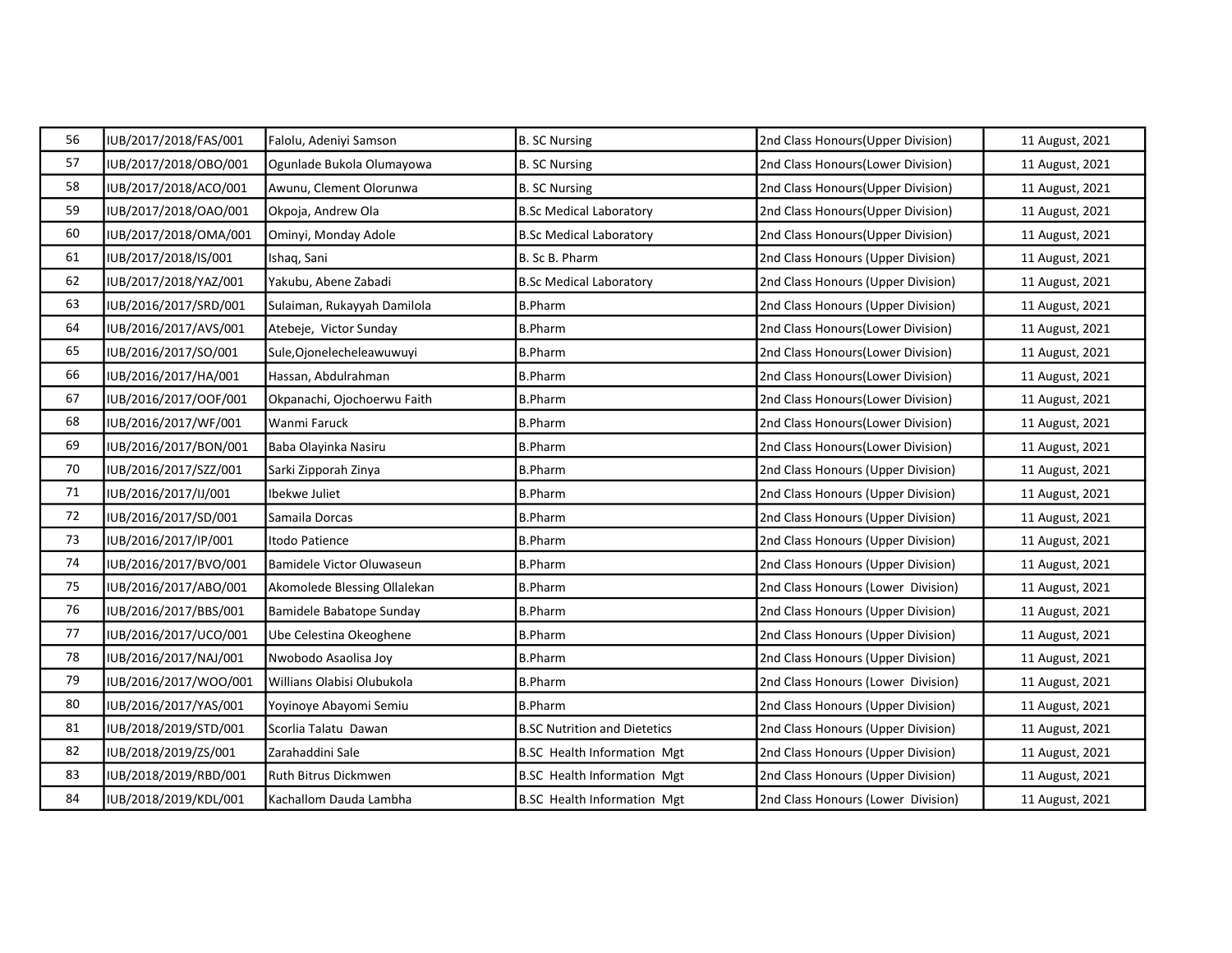| 85                                                                         | IUB/2018/2019/AJA/001 | Ayiku Joseph Ayiku          | <b>B.SC</b> Environmental Health | 2nd Class Honours (Lower Division) | 11 August, 2021 |  |
|----------------------------------------------------------------------------|-----------------------|-----------------------------|----------------------------------|------------------------------------|-----------------|--|
| 86                                                                         | IUB/2018/2019/HMZ/001 | Haruna Mariya Zakari        | <b>B.Sc Medical Laboratory</b>   | 2nd Class Honours (Lower Division) | 11 August, 2021 |  |
| 87                                                                         | IUB/2018/2019/TAK/001 | Toyin Abdulrazaq Kayode     | <b>B.Sc Medical Laboratory</b>   | 2nd Class Honours (Upper Division) | 11 August, 2021 |  |
| 88                                                                         | IUB/2018/2019/BJA/001 | Babaji Jamila Aliyu         | <b>B.Sc Medical Laboratory</b>   | 2nd Class Honours (Upper Division) | 11 August, 2021 |  |
| 89                                                                         | IUB/2018/2019/HH/001  | Hafiz Halilu                | <b>B.Sc Medical Laboratory</b>   | 2nd Class Honours (Upper Division) | 11 August, 2021 |  |
| 90                                                                         | IUB/2018/2019/AMM/001 | Abdullahi Muhammad Madakiri | <b>B.Sc Medical Laboratory</b>   | 2nd Class Honours (Lower Division) | 11 August, 2021 |  |
| 91                                                                         | IUB/2018/2019/BDK/001 | Baraya Dinatu Kayauta       | <b>B.Sc Medical Laboratory</b>   | 2nd Class Honours (Upper Division) | 11 August, 2021 |  |
| 92                                                                         | IUB/2018/2019/ABO/001 | Alonge Benson Olayinka      | <b>B.Sc Medical Laboratory</b>   | 2nd Class Honours (Lower Division) | 11 August, 2021 |  |
| 93                                                                         | IUB/2018/2019/DU/001  | Dauda Umar                  | <b>B.Sc Medical Laboratory</b>   | 2nd Class Honours (Upper Division) | 11 August, 2021 |  |
| 94                                                                         | IUB/2018/2019/ABF/001 | Abdulasan Binta Fatima      | <b>B.Sc Medical Laboratory</b>   | 2nd Class Honours (Lower Division) | 11 August, 2021 |  |
| 95                                                                         | IUB/2018/2019/WE/001  | Wakasau Elizabeth           | <b>B.Sc Medical Laboratory</b>   | 2nd Class Honours (Lower Division) | 11 August, 2021 |  |
| 96                                                                         | IUB/2018/2019/IAS/001 | Ibrahim Abdulmumin Sulaiman | <b>B.Sc Medical Laboratory</b>   | 2nd Class Honours (Upper Division) | 11 August, 2021 |  |
| 97                                                                         | IUB/2018/2019/HA/001  | Hassan Abubakar             | <b>B.Sc Medical Laboratory</b>   | 2nd Class Honours (Upper Division) | 11 August, 2021 |  |
| 98                                                                         | IUB/2018/2019/YAG/001 | Yusuf Adamu Garba           | <b>B.Sc Medical Laboratory</b>   | 2nd Class Honours (Upper Division) | 11 August, 2021 |  |
| 99                                                                         | 2018/2019/CD/001      | Cyrus Danladi               | <b>B.Sc Nursing</b>              | 2nd Class Honours (Upper Division) | 11 August, 2021 |  |
| 100                                                                        | IUB/2018/2019/NAI/001 | Nwanozie Asila Imakukoye    | <b>B.Sc Nursing</b>              | 2nd Class Honours (Upper Division) | 11 August, 2021 |  |
| 101                                                                        | 2006/2007/BTT/001     | Bamidele Tina Tanimowo      | PGD Projejct Management          | upper Credict                      | 13th June, 2007 |  |
| <b>M.SC STUDENTS</b>                                                       |                       |                             |                                  |                                    |                 |  |
| S/No<br><b>Year of Graduation</b><br>Matric No<br><b>Name</b><br>Programme |                       |                             |                                  |                                    |                 |  |
| 102                                                                        | IUB/2014/2015/SAA/001 | Salihu, Aishat Avosuahi     | M.Sc Nursing                     |                                    | 14th June, 2016 |  |
| 103                                                                        | IUB/2018/2019/NN/001  | Nwaononiwu, Ngozi Lydia     | <b>M.Sc Nursing</b>              |                                    | 11 August, 2021 |  |
| 104                                                                        | IUB/2018/2019/GGJ/001 | Gomerep Golit John          | Master in Public Health Nursing  |                                    | 11 August, 2021 |  |
| 105                                                                        | IUB/2018/2019/HJD/001 | Haruna, James Dodo          | M.Sc Public Health               |                                    | 11 August, 2021 |  |
| 106                                                                        | IUB/2018/2019/WLG/001 | Wakrip Lydia Gombwer        | M.Sc Health Information Mgt      |                                    | 11 August, 2021 |  |
| 107                                                                        | IUB/2018/2019/MST/001 | Medoh, Sunday Tanko         | M.Sc Health Information Mgt      |                                    | 11 August, 2021 |  |
| 108                                                                        | IUB/2018/2019/AJY/001 | Abdul, Jibrin Yahaya        | M.Sc Project Management          |                                    | 11 August, 2021 |  |
| 109                                                                        | IUB/2018/2019/AFA/001 | Agim, Florence Abdul        | M.Sc Project Management          |                                    | 11 August, 2021 |  |
|                                                                            |                       |                             |                                  |                                    |                 |  |
| 110                                                                        | IUB/2018/2019/OHO/001 | Omeiza, Hannah Onozare      | M.Sc Environmental Management    |                                    | 11 August, 2021 |  |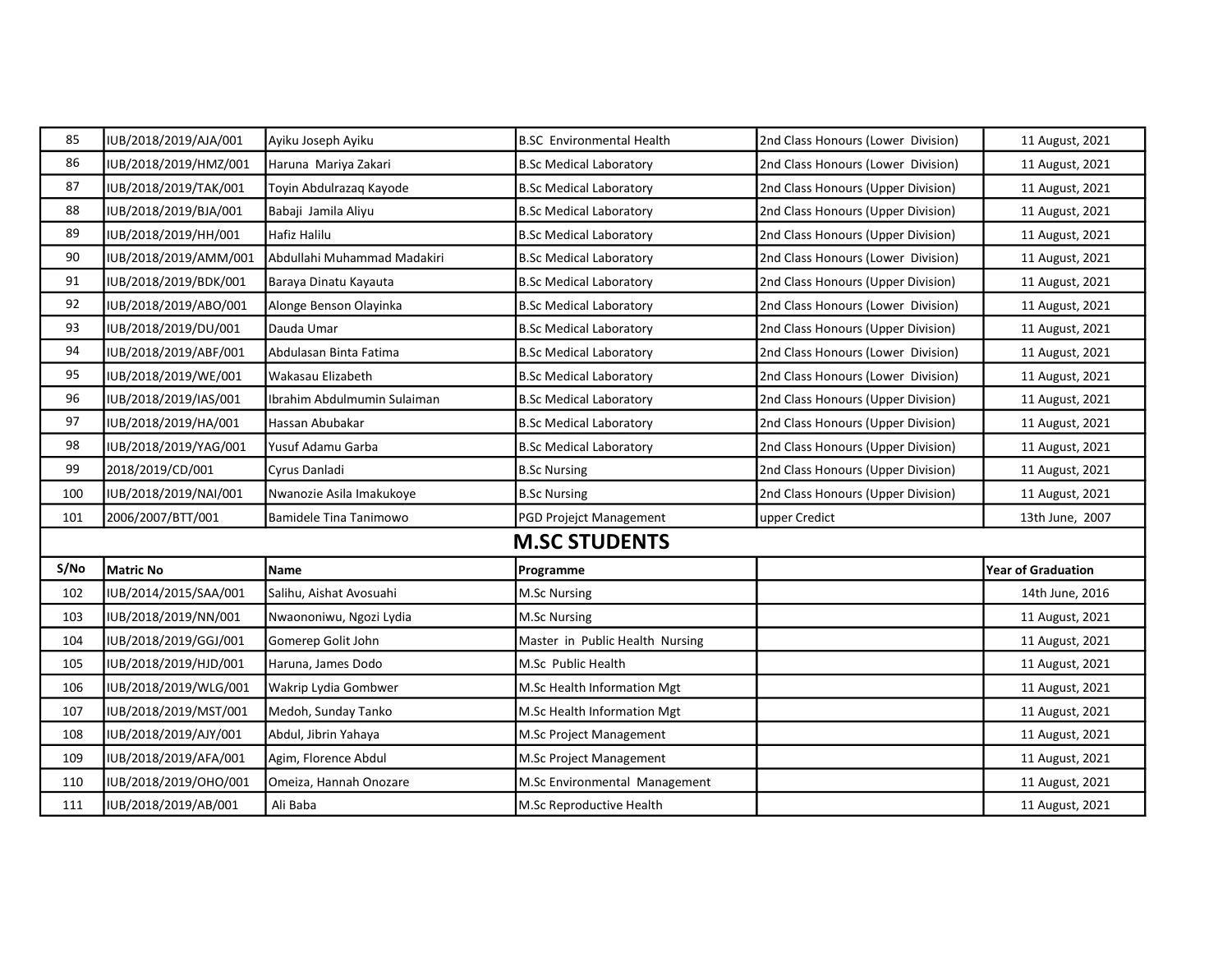| 112                  | IUB/2007/2008/FOA/001 | Okpanachi, Friday Ali     | M.A. International Relations        | 13 June, 2009             |  |
|----------------------|-----------------------|---------------------------|-------------------------------------|---------------------------|--|
| 113                  | IUB/2018/2019/KAJ/001 | Kingdom, Alexander Joseph | M.Ed Child Dev. And Education       | 11 August, 2021           |  |
| 114                  | IUB/2018/2019/LYD/001 | Leo, Yakubu Daniel        | M.Sc Public Health                  | 11 August, 2021           |  |
| 115                  | IUB/2018/2019/JGR/001 | Jacdonmi, Gbubemi Roselyn | M.Sc Public Health                  | 11 August, 2021           |  |
| 116                  | IUB/2014/2015/ADB/001 | Abubakar Danjuma Bundaram | M.Sc Public Health                  | 14th June, 2021           |  |
| 117                  | IUB/2010/2011/MSA/001 | Madara, Sule Adamu        | M.Sc HRM                            | 14th June, 2013           |  |
| 118                  | IUB/2018/2019/EDO/001 | Enehe, Docars Omeneke     | M.Sc Public Health                  | 11 August, 2021           |  |
| 119                  | IUB/2018/2019/OSN/001 | Okpanachi, Sharon Nemile  | M.Sc Accountancy                    | 11 August, 2021           |  |
| 120                  | IUB/2019/2020/DGD/001 | Dauda Gyang Dung Kwa      | <b>M.Sc Nutrition and Dietetics</b> | 11 August, 2021           |  |
| 121                  | IUB/2016/2017/AM      | Amedu Mishau              | <b>M.Sc Economics</b>               | 11 August, 2021           |  |
| 122                  | IUB/2015/2016/YA/001  | Yusuf Hajara Oziohu       | <b>M.Sc Nursing</b>                 | 11 August, 2018           |  |
| 123                  | 2015/2016/EPE/001     | Edem Pauline Essien       | <b>M.Sc Nursing</b>                 | 11 August, 2018           |  |
| 124                  | IUB/2019/2020/PJD/001 | Pualine Justin Doka       | M.Sc Nursing Education              | 11 August, 2021           |  |
| 125                  | IUB/2015/2016/ABI/001 | Atabo, Bako Isaac         | Master in Public Health             | 11 August, 2021           |  |
| <b>Ph.D STUDENTS</b> |                       |                           |                                     |                           |  |
|                      |                       |                           |                                     |                           |  |
| S/No                 | Matric No             | <b>Name</b>               | Programme                           | <b>Year of Graduation</b> |  |
| 126                  | IUB/2018/2019/CLN/001 | Chukwu, Lydia Ngozi       | Ph.D Nursing                        | 11 August, 2021           |  |
| 127                  | IUB/2018/2019/OLA/001 | Okeke, Lilian Akudo       | Ph.D Public Health                  | 11 August, 2021           |  |
| 128                  | IUB/2013/2014/MSA/001 | Madara, Sule Adamu        | Ph.D Human Resource Management      | 11 August, 2021           |  |
| 129                  | IUB/2018/2019/MBD/001 | Maiyaki, Bulus Daniel     | Ph.D Procurement and Supply         | 11 August, 2021           |  |
| 130                  | IUB/2018/2019/JIJ/001 | Iliya Joshua Jerome       | Ph.D Environmental Resource Mgt     | 11 August, 2021           |  |
| 131                  | 2015/2016/AI/001      | Adamu Isah                | Ph.D Public Health                  | 11 August, 2021           |  |
| 132                  | IUB/2016/2017/JMB/001 | Jibril Mohammed Bashar    | Ph.D Public Health                  | 11 August, 2021           |  |
| 133                  | IUB/2018/2019/DSS/001 | Daspan Samuel Sallau      | Ph.D Hopitality and Tourism Mgt     | 11 August, 2021           |  |
| 134                  | IUB/2018/2019/ARS/001 | Aaron Rifkatu Solomon     | Ph.D Public Health Epidemiology     | 11 August, 2021           |  |
| 135                  | IUB/2018/2019/AIH/001 | Achwai Isaac Hezekiah     | Ph.D Public Health Epidemiology     | 11 August, 2021           |  |
| 136                  | IUB/2018/2019/RDY/001 | Reng Darep Yohanna        | Ph.D Church History                 | 11 August, 2021           |  |
| 137                  | IUB/2018/2019/DDP/001 | Davou Dung Pam            | Ph.D Transformational Leadership    | 11 August, 2021           |  |